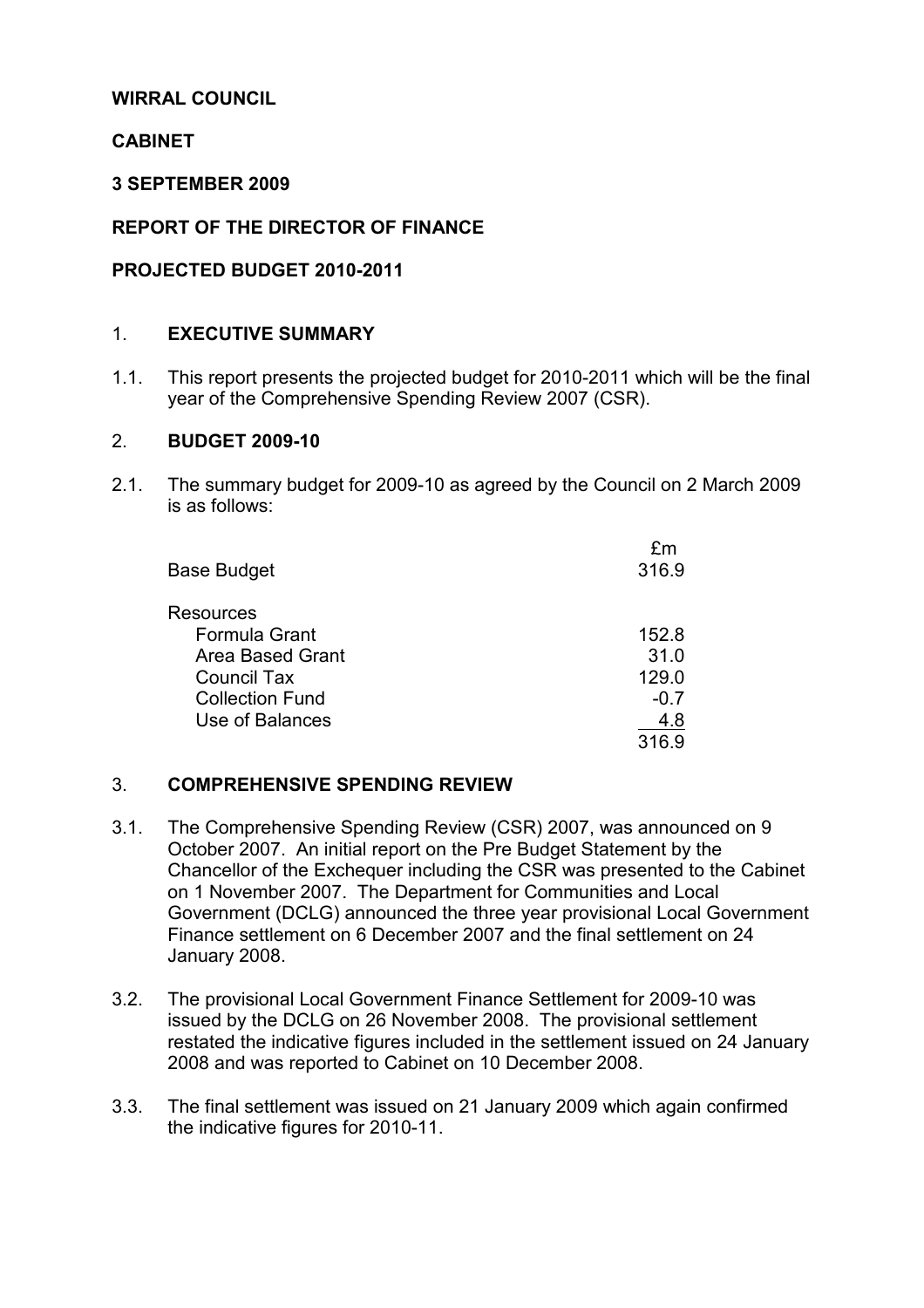3.4. In his budget speech on 22 April 2009 the Chancellor of the Exchequer stated that the main grant for 2010-11 would not be reduced but there will be reductions from 2011-12.

# 4. VARIATIONS IDENTIFIED FOR 2010-2011

- 4.1. Inflation –Provision is included for pay and prices at 2% and for income at 3%.
- 4.2. Capital Financing Cabinet on 10 December 2008 agreed the capital programme for 2009-2012 at an additional financing cost totalling £2.9m for 2010-11.
- 4.3. Waste Disposal The waste disposal levy is projected to increase by 15.7%, £2.6m.
- 4.4. Pension Fund The Pension Fund was actuarially revalued as at 31 March 2007. The phased implementation of the revised contribution rates over three years was agreed by the Cabinet on 12 December 2007.
- 4.5. Merseytravel The Merseytravel levy is projected to increase by 4% in 2010- 11, £1.0m.
- 4.6. Invest to Save Schemes The Cabinet has agreed a number of invest to save schemes which will reduce expenditure by £0.4m in 2010-11.
- 4.7. Private Finance Initiative Increase in PFI payments of £1.0m in 2010-11 as the PFI reserve reduces.
- 4.8. Benefits Subsidy The Department for Work and Pensions has announced that benefits subsidy will be reduced by 3% per annum in real terms, 5% per annum in cash for certain elements of the subsidy, a reduction of £0.3m per annum.
- 4.9. Technical Services the Director reported a number of budget variations to Cabinet on 23 July 2009 the net effect being an increased requirement of £0.1m for 2010-11.
- 4.10. Other Unavoidable Growth A number of relatively minor items of unavoidable growth of less than £0.2m will arise. These should total less than £1m.

# 5. OTHER DEVELOPMENTS

- 5.1. There are a number of other developments which are likely to impact on the financial position of the Authority during 2010-11. The impact of these issues will be reported to the Cabinet as and when they are resolved. Some of the potentially most important issues are:-
	- (a) Global recession. This is likely to impact on the budget in many ways and will be kept under continuous review.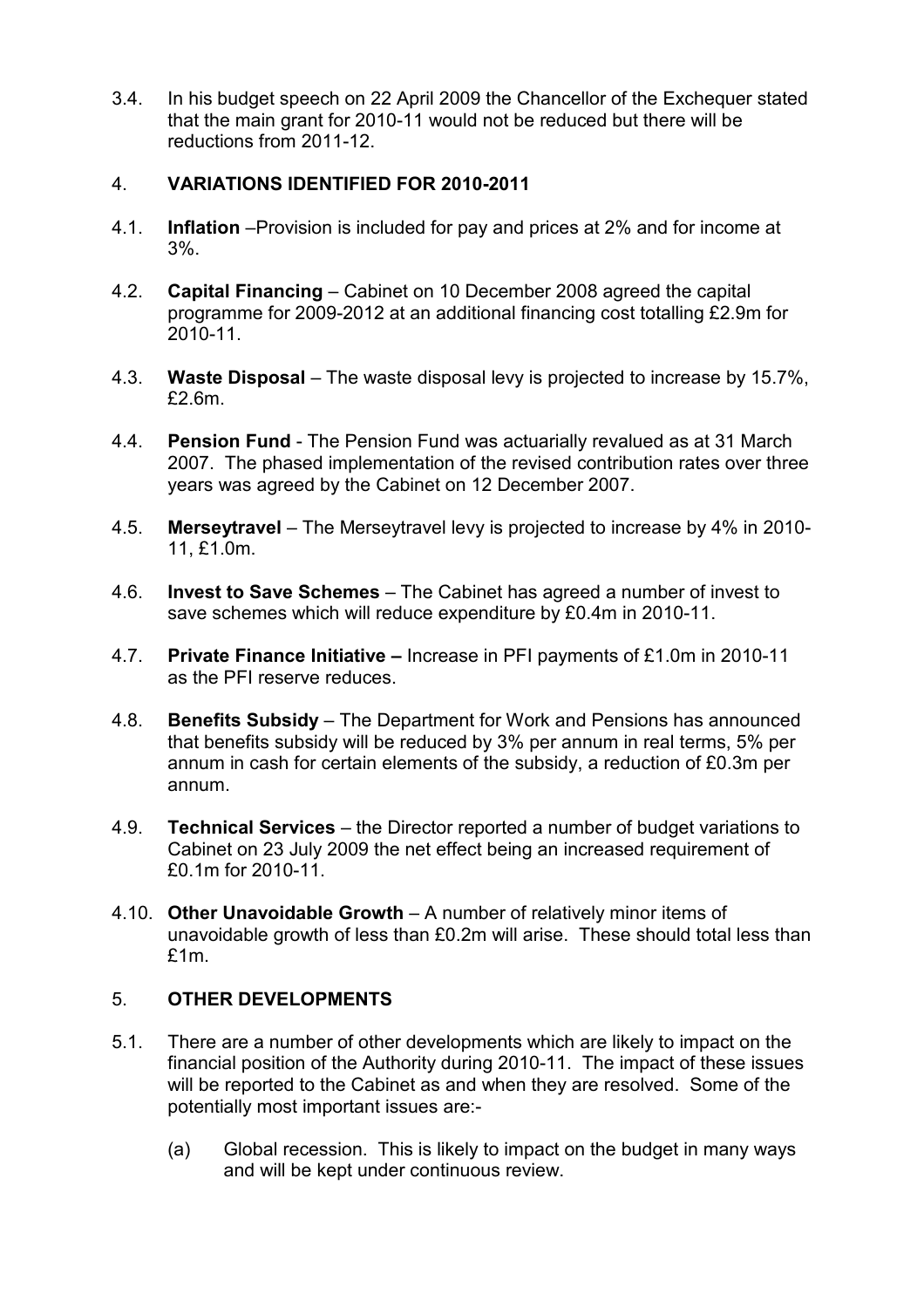- (b) Review of the Local Authority Business Growth Incentive Scheme. A consultation paper on a revised scheme to commence in 2009 was reported to the Cabinet on 29 November 2007. Following further revisions there should be a grant of £0.2m in 2009-10 and in 2010-11.
- (c) Review of Supporting People Grant to be undertaken in 2009 with the grant to be absorbed into the Area Based Grant from 2010-11.
- (d) Implementation of the Business Rate Supplements Act 2009 which was reported to Cabinet on 29 November 2007.
- (e) Review of the population statistics to include the effects of recent migration, which was reported to the Cabinet on 16 April 2008.
- (f) A Green Paper Shaping the Future of Care Together was released on 14 July 2009 with consultation closing on 13 November 2009.
- (g) Transfer of the responsibilities of the Learning and Skills Council to Local Authorities from 2010-11.
- (h) Introduction of the Community Infrastructure Levy in October 2009.
- (i) Implementation of International Financial Reporting Standards from 2010 which was reported to the Cabinet on 9 April 2009.
- (j) Carbon Reduction Commitment to be introduced from 2010-11 which was reported to the Cabinet on 19 March 2009.

# 6. BALANCES

- 6.1. Council agreed the budget for 2009-10 with projected balances of £6m.
- 6.2. The out-turn for 2008-09 was reported to Cabinet on 25 June 2009 showing net overspending of £2.3m.
- 6.3. Cabinet on 25 June 2009 agreed to transfer £2.1m from the Insurance Fund to the General Fund.

#### 6.4. Summary

|                          | £m         |
|--------------------------|------------|
| <b>Projected Balance</b> | 6.0        |
| Overspending 2008-09     | $-2.3$     |
| <b>Insurance Fund</b>    | <u>2.1</u> |
|                          | 5 R        |

6.5. The above summary assumes that all projected overspendings in 2009-10 will be contained by Directors.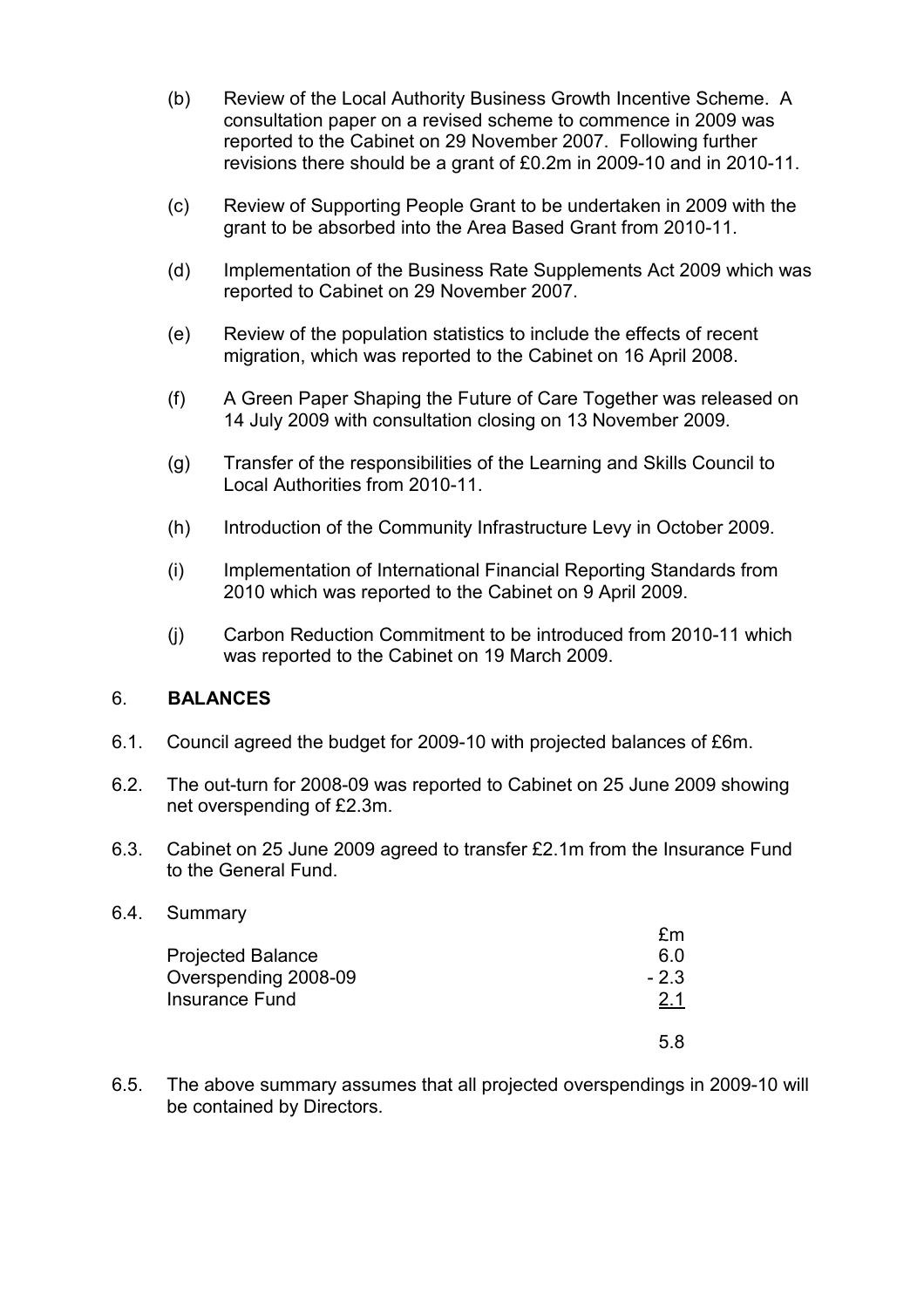# 7. EFFICIENCY REQUIREMENTS

- 7.1. The gap between projected expenditure and anticipated resources will need to be bridged by a combination of savings and/or increased Council Tax.
- 7.2. The efficiencies agreed in preparing the budget for 2009-10 included £0.5m which will become effective from 2010-11.
- 7.3. Apportionment of the efficiency requirement for 2010-11 in line with the agreed three year efficiency plan would produce the following targets which were reported to the Cabinet on 19 March 2009.

|                                    | £000  |
|------------------------------------|-------|
| <b>Adult Social Services</b>       | 2,070 |
| <b>Children &amp; Young People</b> | 1,200 |
| <b>Corporate Services</b>          | 70    |
| Finance                            | 530   |
| Law/HR/Asset Management            | 190   |
| Regeneration                       | 920   |
| <b>Techical Services</b>           | 620   |
|                                    | 5,600 |

7.4. Part of the Efficiency Investment Budget for 2010-11 is again being used to fund the following teams which are working on the delivery of the corporate change programme:-

| 1.3 |
|-----|
| 0.7 |
| በ 2 |
| 0.5 |
|     |
|     |

- 7.5. I am assuming an annual Council Tax increase of 4%.
- 7.6. The Minister for Local Government has stated that the Council Tax capping limit is likely to remain at 5%.

# 8. FINANCIAL IMPLICATIONS

8.1. The projected budgets for 2010-11 is compiled from the base budget for 2009-10 approved by Council on 2 March 2009, the Medium Term Financial Strategy 2009-2012 agreed by the Cabinet on 23 July 2008, and updated for the issues outlined in this report. The projected budget is shown in the Appendix.

# 9. STAFFING IMPLICATIONS

9.1. There are none arising from this report.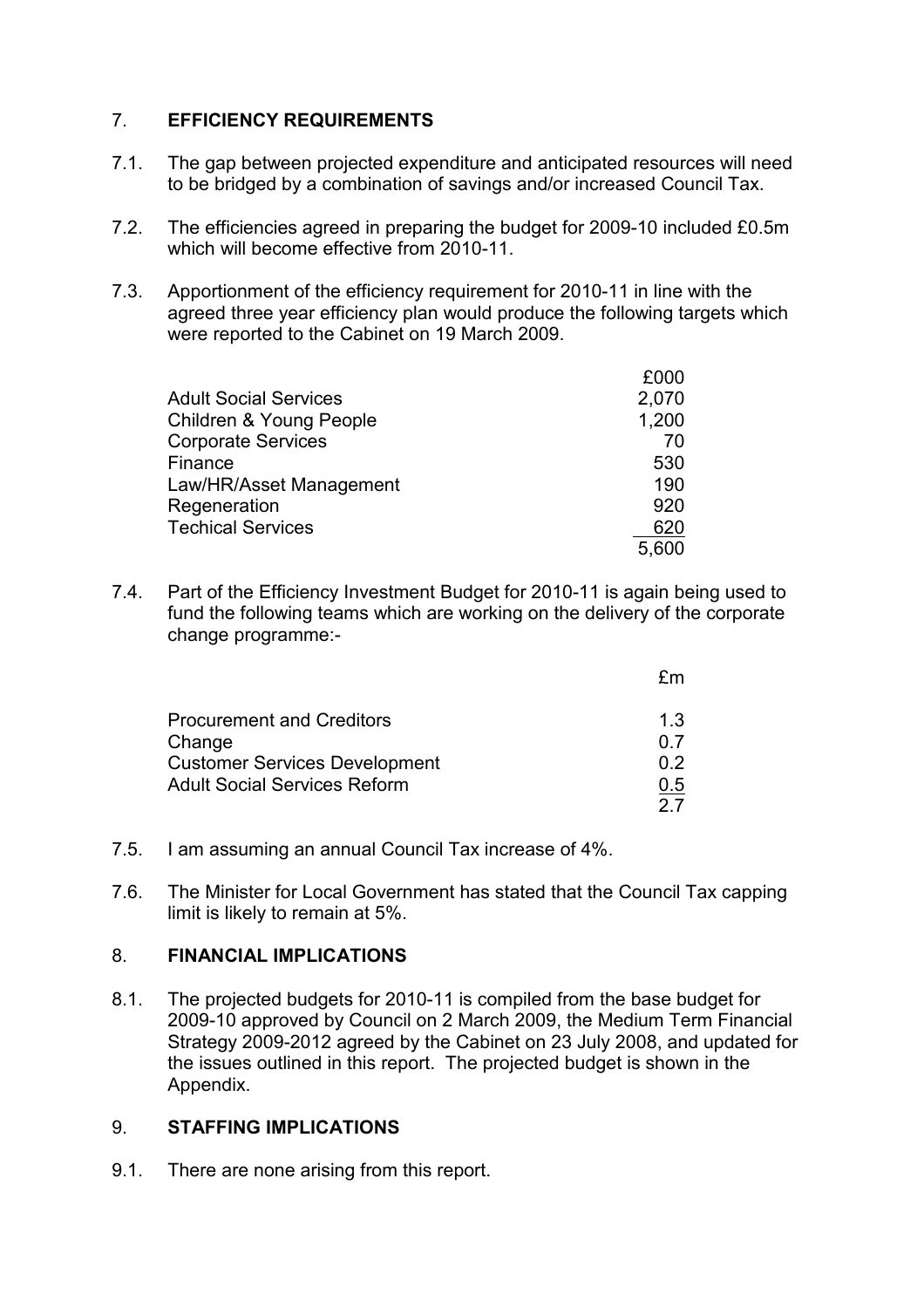# 10. EQUAL OPPORTUNITIES IMPLICATIONS

10.1. There are none arising form this report.

# 11 HUMAN RIGHTS IMPLICATIONS

11.1. There are none arising from this report.

# 12. LOCAL AGENDA 21 IMPLICATIONS

12.1. There are none arising from this report.

### 13. COMMUNITY SAFETY IMPLICATIONS

13.1. There are none arising from this report.

### 14. PLANNING IMPLICATIONS

14.1. There are none arising from this report.

# 15. LOCAL MEMBER SUPPORT IMPLICATIONS

15.1. There are none arising from this report.

### 16. BACKGROUND PAPERS

16.1. Comprehensive Spending Review – HM Treasury – October 2007 Medium Term Financial Strategy – 2009-2012 – July 2008 Formula Grant Settlement 2009-10 –DCLG –January 2009. Estimates 2009-10 – March 2009 Budget – HM Treasury – April 2009.

#### 17. RECOMMENDATION

17.1. That the projected budget for 2010-11 be updated and reported regularly to the Cabinet.

> IAN COLEMAN DIRECTOR OF FINANCE

FNCE/206/09